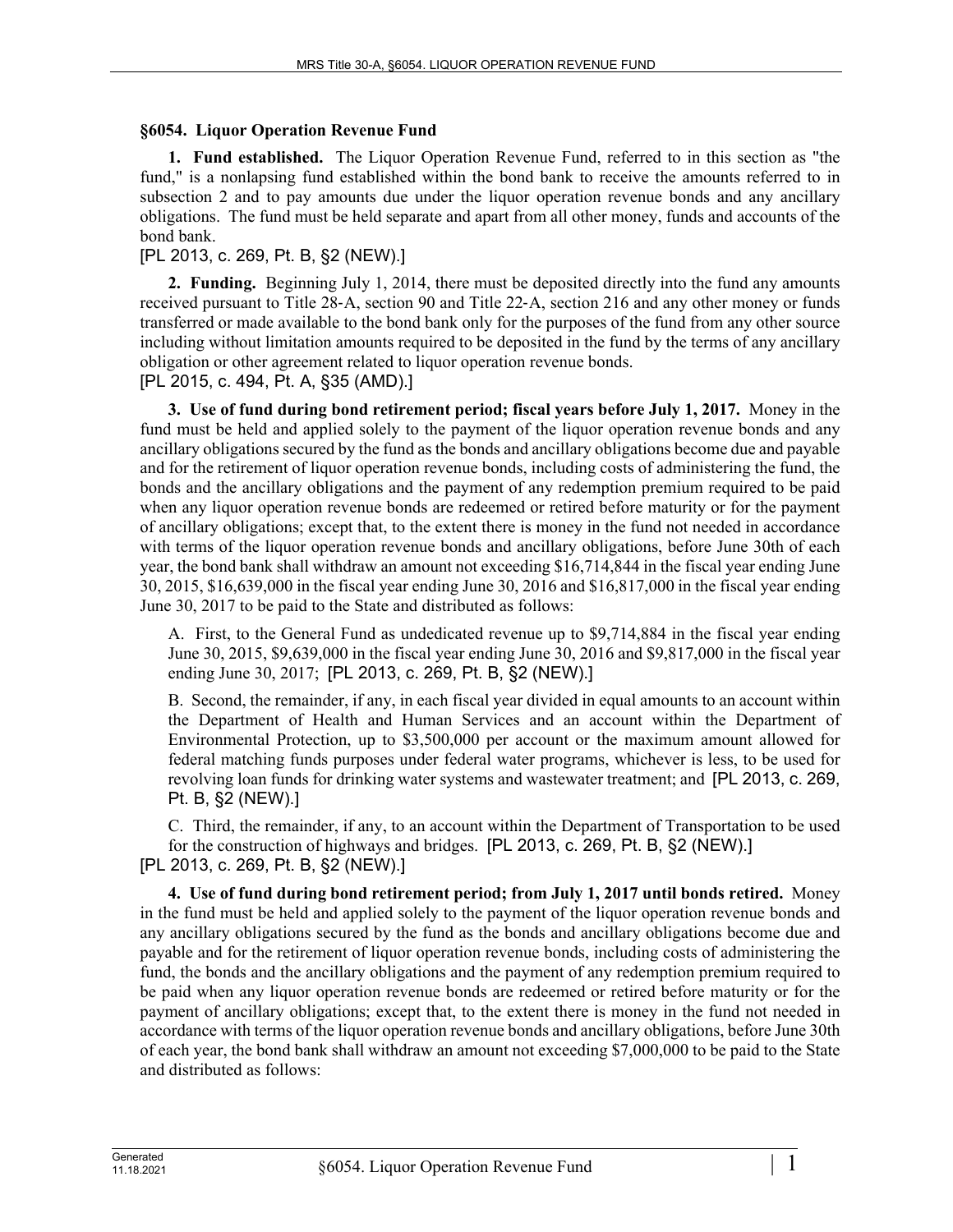A. First, in equal amounts to an account within the Department of Health and Human Services and an account within the Department of Environmental Protection, up to \$3,500,000 per account or the maximum amount allowed for federal matching funds purposes under federal water programs, whichever is less, to be used for revolving loan funds for drinking water systems and wastewater treatment; and [PL 2013, c. 269, Pt. B, §2 (NEW).]

B. The remainder, if any, to an account within the Department of Transportation to be used for the construction of highways and bridges. [PL 2013, c. 269, Pt. B, §2 (NEW).]

Immediately upon retirement of all outstanding liquor operation revenue bonds and ancillary obligations secured by the fund, the bond bank shall withdraw any excess money in the fund and transfer it to the Maine Budget Stabilization Fund established in Title 5, section 1532. [PL 2013, c. 269, Pt. B, §2 (NEW).]

**5. Use of fund after bond retirement.** After all liquor operation revenue bonds and any ancillary obligations secured by the fund have been retired, additional proceeds credited to the fund from Title 22‑A, section 216 and Title 28‑A, section 90 must be disbursed on a quarterly basis to the State, after payment of costs of administering the fund, and credited by the State Controller as follows:

A. Thirty percent to the State Water and Wastewater Infrastructure Fund established pursuant to section 6006-H and divided as follows:

(1) Forty-five percent to an account within the State Water and Wastewater Infrastructure Fund for drinking water purposes divided as follows:

(a) Up to the maximum amount allowed for the state match for federal funds provided to the safe drinking water revolving loan fund established under section 6006‑B to an account within the Department of Health and Human Services for revolving loan funds for drinking water systems; and

(b) The remainder to the Maine Drinking Water Fund established pursuant to Title 22, section 2610; and

(2) Fifty-five percent to an account within the State Water and Wastewater Infrastructure Fund for wastewater purposes divided as follows:

(a) Up to the maximum amount allowed for the state match for federal funds provided to the revolving loan fund established under section 6006‑A to an account within the Department of Environmental Protection for revolving loans for wastewater treatment; and

(b) The remainder to the Maine Clean Water Fund established pursuant to Title 38, section 411‑C; [PL 2019, c. 423, §2 (RPR).]

B. Thirty-five percent to an account within the Department of Transportation for construction of highways and bridges; and [PL 2013, c. 269, Pt. B, §2 (NEW).]

C. The remainder to the Maine Budget Stabilization Fund established in section 1532. [PL 2013, c. 269, Pt. B, §2 (NEW).]

[PL 2019, c. 423, §2 (AMD).]

SECTION HISTORY

PL 2013, c. 269, Pt. B, §2 (NEW). PL 2015, c. 494, Pt. A, §35 (AMD). PL 2019, c. 423, §2 (AMD).

The State of Maine claims a copyright in its codified statutes. If you intend to republish this material, we require that you include the following disclaimer in your publication:

*All copyrights and other rights to statutory text are reserved by the State of Maine. The text included in this publication reflects changes made through the First Special Session of the 130th Maine Legislature and is current through October 31, 2021. The text*